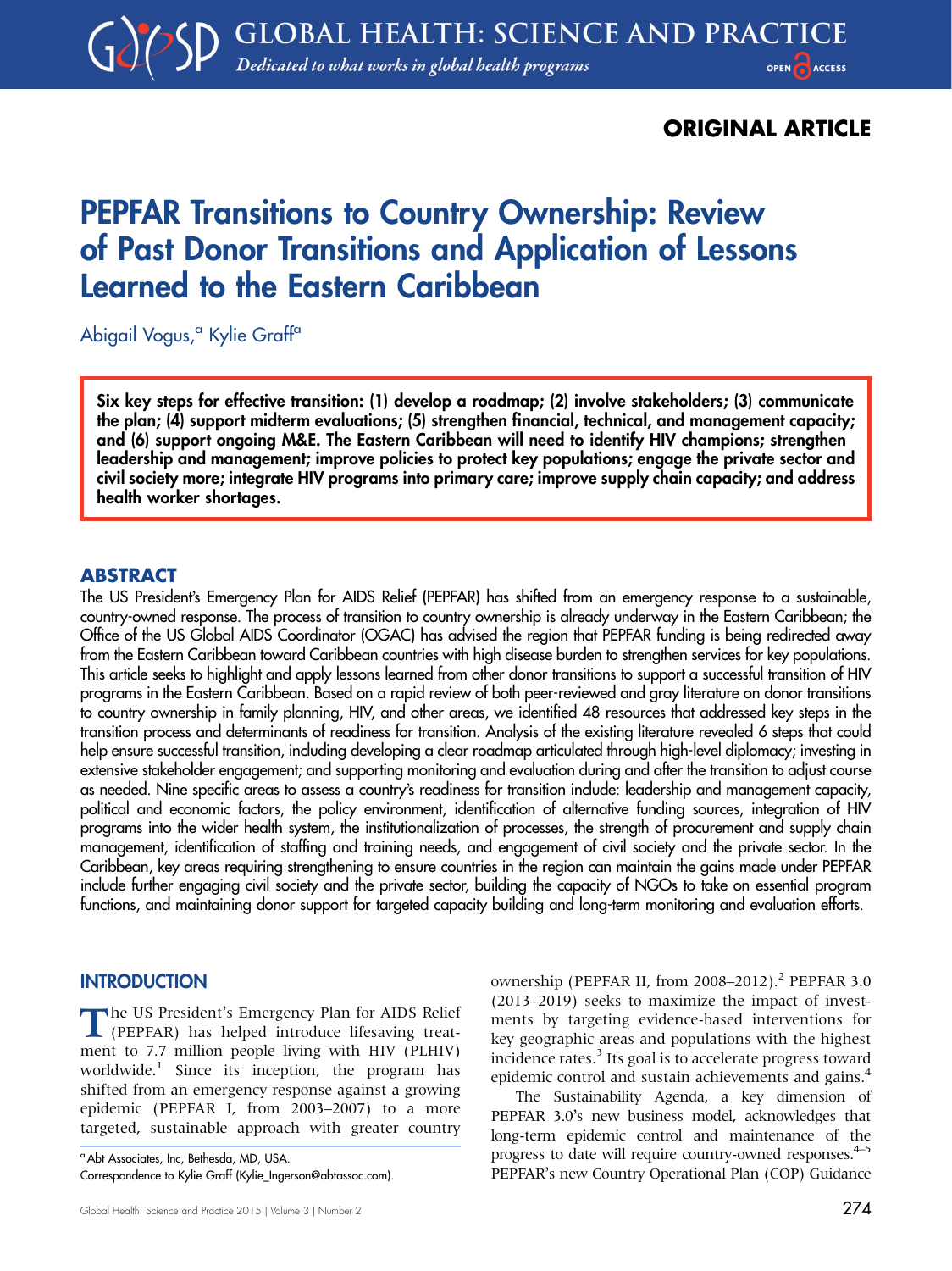requires countries to assess progress over time in 5 domains of sustainability: (1) availability of current data for decision making; (2) local leadership in service delivery; (3) domestic health financing and resource mobilization; (4) accountability for and transparency of results and spending; and (5) an enabling environment (appropriate policies, laws, regulations, as well as effective planning and coordination) for successful program implementation.4 Countries must now implement strategies that improve program sustainability and capacity to manage, lead, coordinate, and implement national HIV programs.

In 2013, in preparation for regional PEPFAR planning, the US Agency for International Development (USAID) Mission in Barbados and the Eastern Caribbean requested assistance from Abt Associates in framing the transition of PEPFAR programming to country ownership in the Caribbean with an eye toward greater sustainability (Box). Specifically, we were tasked with gathering and analyzing findings from other donor transitions, including graduation from USAID family planning programs in Latin America and the Caribbean and from current PEPFAR transitions, to identify key themes and lessons learned that might be applied to the Caribbean. The Office of the US Global AIDS Coordinator (OGAC) has since published PEPFAR 3.0 and the revised COP guidance. OGAC has also advised the Caribbean of a shift in the program's strategy, focus, and geographical footprint. Under the new strategy, funding is being redirected away from the Eastern Caribbean toward Caribbean countries with higher disease burden to strengthen services for key populations.

This article helps support these new developments by identifying themes and lessons learned from our literature review to successfully plan, develop, and implement transition strategies that can translate across all PEPFAR countries. Many of the determinants for successful transition identified in the literature closely align with those outlined in PEPFAR's recent guidance.<sup>4</sup> In this article, we place specific emphasis on applying the findings from the literature on successful transition to the Caribbean context in preparation for the shift from the PEPFAR-Caribbean Regional Partnership Framework (''Partnership Framework'') (2010–2014) toward programs with greater country ownership.

# PROFILE OF THE CARIBBEAN REGION

Comprised of a series of small island nations and mainland countries, the Caribbean has the

# BOX. Defining ''Transition to Country Ownership''

For the purposes of this review, we used the Global Health Initiative's definition of country ownership<sup>5</sup>:

... the continuum of actions taken by political and institutional stakeholders in partner countries to plan, oversee, manage, deliver, and finance their health sector. These actions advance sustainable, quality health programs that are locally owned and responsive to the needs of host country nationals.

We acknowledge that country ownership requires a comprehensive response from the public, private for-profit, private not-forprofit, and civil society communities. We define ''transition to country ownership'' as the conscientious shifting of donor-led health initiatives to country ownership.<sup>5</sup>

second highest regional HIV prevalence rate in the world behind sub-Saharan Africa. Adult HIV prevalence among Partnership Framework countries, namely Antigua and Barbuda, Bahamas, Barbados, Belize, Dominica, Grenada, Jamaica, St. Kitts and Nevis, St. Lucia, St. Vincent and the Grenadines, Suriname, and Trinidad and Tobago, is approximately 1%. The epidemic is primarily **The HIV epidemic** concentrated among key populations, including in the Caribbean is commercial sex workers (CSWs), men who have concentrated sex with men  $(MSM)$ , and prisoners.<sup>6</sup> A low regional average masks much higher estimated commercial sex prevalence rates among these key populations. workers, men Research shows that seroprevalence rates among who have sex CSWs are 9% in Jamaica and 21% in Suriname.<sup>7</sup> Unprotected sex between men accounts for at least 10% of HIV infections in the Caribbean and as high as 30% of infections in Jamaica.<sup>8</sup>

The Caribbean's geopolitical, economic, and cultural context presents unique challenges when planning sustainable, country-owned responses. Although the region is comprised predominantly of middle-income countries, many of the countries rely significantly on PEPFAR funding for HIV programming. For example, recent national health accounts exercises in Dominica and St. Kitts and Nevis indicate that international donors provide 27% and 47% of HIV funding, respectively.<sup>9,10</sup> Over the course of the Partnership

PEPFAR's new business model recognizes that long-term control of the HIV epidemic will require countryowned responses.

primarily among with men, and prisoners.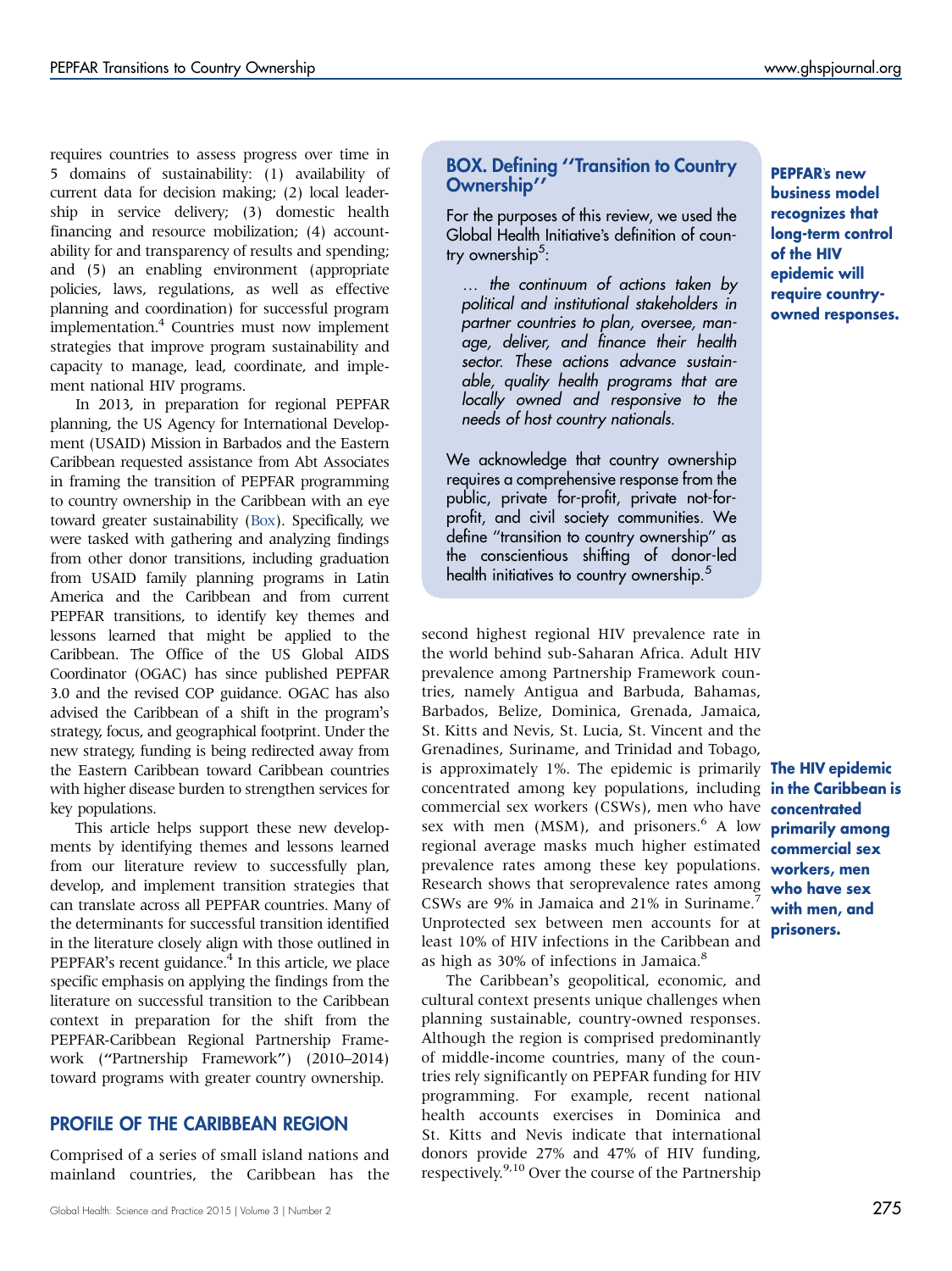Framework period, this funding has supported counseling and testing services for nearly 175,000 individuals and care and support services for more than  $4,000$  people.<sup>11</sup> National human and financial resources are oftentimes directed toward chronic noncommunicable diseases, which account for almost 8% of gross domestic product in some Caribbean countries.<sup>12</sup> National budgets also help address emerging health threats such as chikungunya and Ebola. Meanwhile, financial assistance from the US government (USG) to support health initiatives in the Latin American and Caribbean region declined 31% between fiscal years 2011 and 2014.<sup>13</sup> The USG has since communicated its intentions to further divert HIV funding away from Eastern Caribbean countries with lower prevalence rates (letter from Larry Palmer, US Ambassador to the Eastern Caribbean and the Organization of Eastern Caribbean States, 13 Aug 2014).

Small population bases limit the number of qualified health workers available to implement HIV interventions. With the exception of Jamaica (19 per 10,000 population), English-speaking Caribbean countries meet the World Health Organization's benchmark of 25 trained health professionals (physicians, nurses, midwives) per 10,000 population.<sup>14</sup> However, most countries still claim human resource shortages, citing brain drain, particularly among experienced, midlevel health professionals.<sup>14</sup> A 2007 World Bank study estimated a shortage of approximately 7,800 nurses in the English-speaking Caribbean; the shortage is expected to increase to roughly 10,700 nurses by 2025 due to the health needs of a rapidly aging population.<sup>15</sup>

Culturally, small population sizes with largely conservative religious influences reduce confidentiality and cultivate widespread stigma and discrimination against PLHIV. This is exacerbated by conservative public policies that outlaw transactional sex and criminalize homosexuality. The result is largely isolated key populations unwilling or unable to access essential HIV prevention, care, and support services from the public health sector. This has placed the onus of reaching key populations on an NGO sector that is often small and fragmented. Since the beginning of the Partnership Framework, PEPFAR has helped these NGOs deliver HIV prevention interventions to nearly 57,000 individuals in key populations. $^{11}$ Many of these NGOs are now heavily reliant upon PEPFAR funding and require additional capacitybuilding efforts to support long-term organizational

viability and continued access to services for key populations.

# **METHODS**

We sought to answer the following question:

What lessons can be drawn from existing literature to help ensure an effective transition of HIV programs to country ownership, and what determinants can be used to assess the Caribbean's readiness for such a transition?

To answer this question, we conducted a rapid review of both peer-reviewed and gray literature with expansive search terms to reflect the shifting language and changing contexts around donor transitions to country ownership. We initially focused on articles discussing the ''withdrawal'' of donor funding but later expanded the search terms to include "country ownership," "graduation,'' and ''sustainability'' to address the expanding definition of transition beyond selffinancing HIV programs. For example, USAID's transition away from funding large family planning programs in Latin America and the Caribbean is typically referred to as graduation. While the term graduation was also used in early discussions around PEPFAR transitions, there has been a steady movement in the dialogue toward country ownership, country-owned responses, and sustainability. We searched Google and PubMed for English-language publications using combinations of these terms to ensure a more comprehensive literature review ([Table 1\)](#page-3-0).

Using these search terms, we scanned existing literature, including reports, case studies, and scholarly journal articles, and reviewed abstracts and executive summaries to determine relevance to the research question. Those selected for inclusion focused on the shifting dynamic of health programming between one or more donor agencies and partner countries and addressed at least one of the following questions:

- What does or could transition to country ownership mean within the PEPFAR context?
- What are key steps in the transition to country ownership?
- What actions make for a successful transition to country ownership?

We identified 48 resources that matched these criteria [\(Table 2](#page-3-0)). Then we read and analyzed the full text of the selected resources to determine key steps required to implement a successful transition

NGOs, with support from PEPFAR, have been instrumental in reaching key populations with HIV services.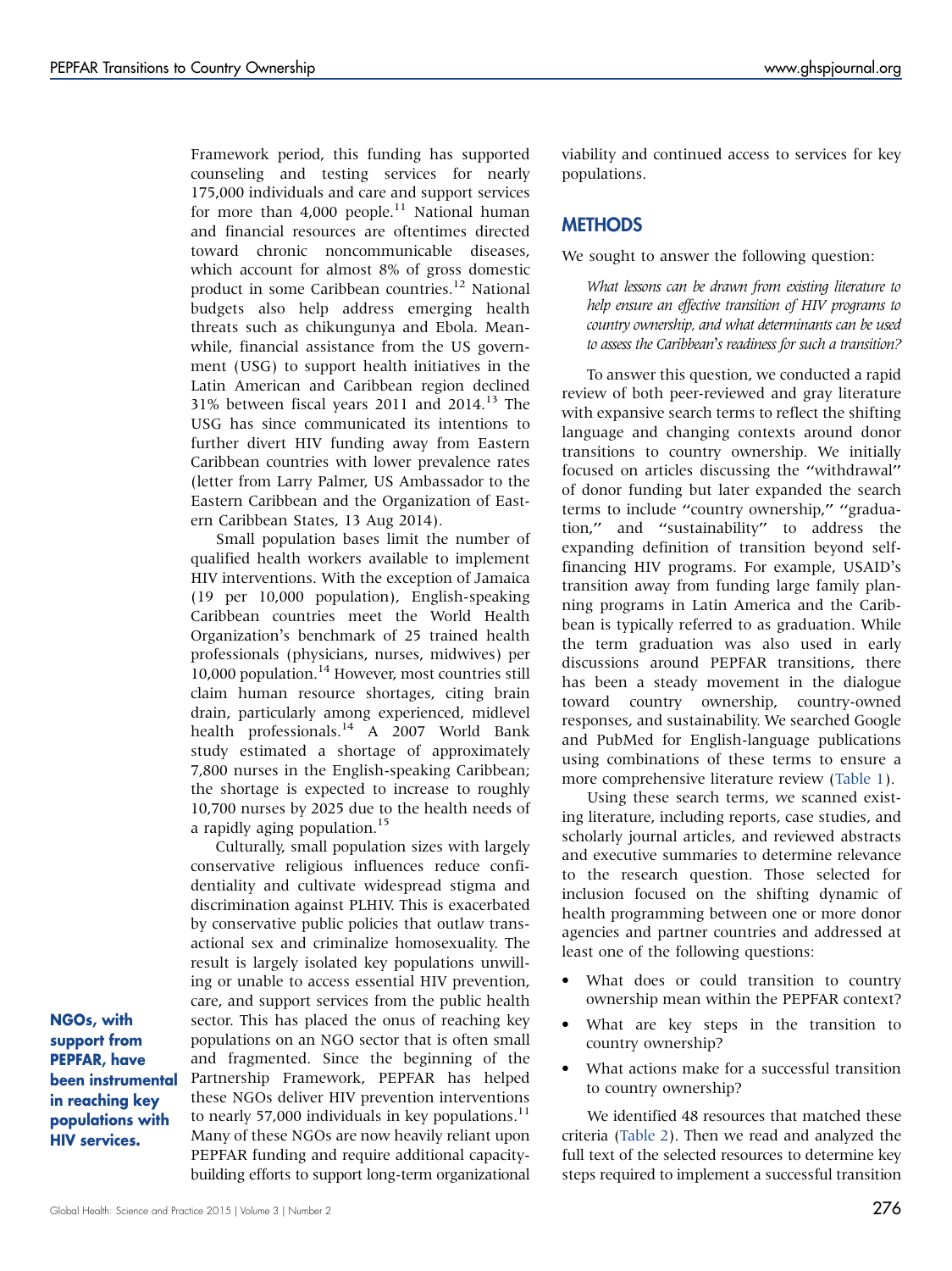<span id="page-3-0"></span>

| <b>TABLE 1.</b> Key Search Terms Used on Google and PubMed                   |            |                                                                    |            |                                                              |  |
|------------------------------------------------------------------------------|------------|--------------------------------------------------------------------|------------|--------------------------------------------------------------|--|
| <b>Donor Funding Search</b><br>Terms (Using "OR"<br><b>Boolean Operator)</b> |            | <b>Transition Search Terms</b><br>(Using "OR" Boolean<br>Operator) |            | Health Area Search Terms<br>(Using "OR" Boolean<br>Operator) |  |
| Donor                                                                        | <b>AND</b> | Withdrawal                                                         | <b>AND</b> | <b>HIV</b>                                                   |  |
| Development assistance                                                       |            | Graduation                                                         |            | Family planning                                              |  |
| Funding                                                                      |            | Transition                                                         |            | [none]                                                       |  |
|                                                                              |            | Sustainability                                                     |            |                                                              |  |
|                                                                              |            | Country ownership                                                  |            |                                                              |  |

to country ownership and to identify potential determinants of readiness for transition. We also supplemented the findings with anecdotal evidence from our experience working in the Eastern Caribbean to assist USAID/Barbados and the Eastern Caribbean to better tailor its transitionplanning process. The initial review was conducted in January 2013 and then updated in May 2014 and February 2015 to prepare for this publication.

# RESULTS

# Key Steps in Transitioning to Country **Ownership**

Our analysis of existing literature revealed a series of 6 key steps in planning an effective transition to country ownership: (1) develop a roadmap; (2) invest in stakeholder participation; (3) communicate the plan through high-level diplomacy; (4) support midterm evaluations; (5) provide technical assistance throughout the process; and (6) provide long-term monitoring and evaluation (M&E) support.

## 1. Develop a Roadmap

Concise roadmaps are necessary to clearly com- **Roadmaps are** municate transition goals and processes. Findings **needed to clearly** from the literature revealed a lack of clarity communicate among stakeholders about what transition to **transition goals** country ownership meant in practical terms. A and processes. clear strategy did not exist in the early stages of graduation from family planning programming in

| No.                              |                 |                                                                            |                                                                                                           |  |
|----------------------------------|-----------------|----------------------------------------------------------------------------|-----------------------------------------------------------------------------------------------------------|--|
| <b>Resource Type</b>             | <b>Reviewed</b> | <b>Citations</b>                                                           | <b>Method(s) of Analysis</b>                                                                              |  |
| Reports                          | 25              | 9, 10, 13, 16–18, 20,<br>21, 23–25, 28,<br>$31 - 36, 38, 40,$<br>$44 - 48$ | Quantitative data analysis, qualitative data<br>analysis, key informant interviews, literature<br>reviews |  |
| Scholarly<br>journal<br>articles | 10              | 22, 26, 27, 29, 30,<br>$37.39.41 - 43$                                     | Quantitative data analysis, qualitative data<br>analysis, key informant interviews, literature<br>reviews |  |
| Policy<br>documents              | 8               | 2–5, 7, 14, 15, 19                                                         | Policy directives, key informant interviews,<br>literature reviews                                        |  |
| <b>Fact sheets</b>               | 4               | 1, 6, 8, 12                                                                | Secondary quantitative analysis                                                                           |  |
| Online<br>databases              |                 | 11                                                                         | Secondary quantitative analysis                                                                           |  |
| <b>TOTAL</b>                     | 48              |                                                                            |                                                                                                           |  |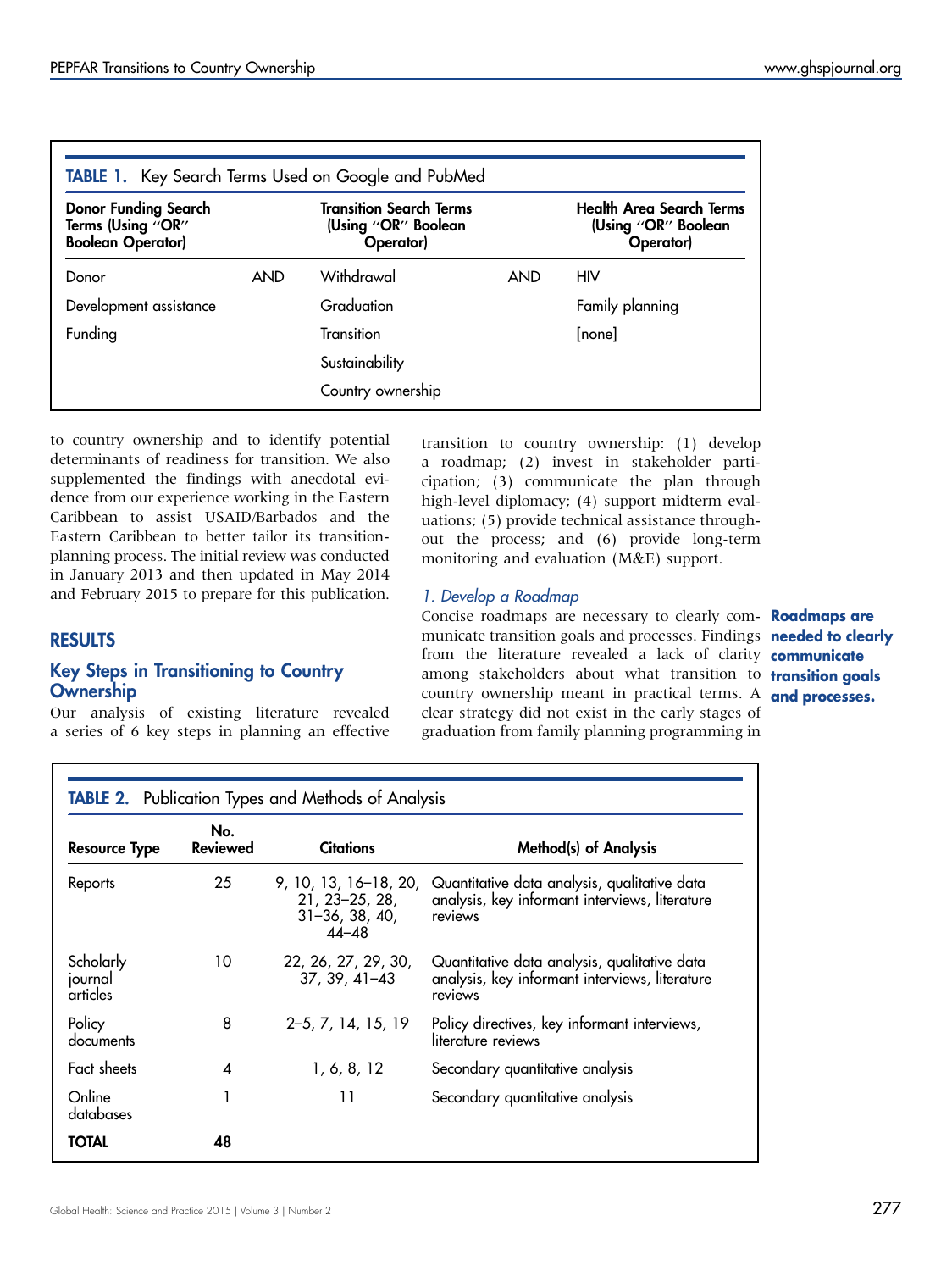Involving stakeholders in the planning process increases the chances of their buy-in but requires more time for the transition.

the 1990s; a published review of those early graduations revealed that formal strategies were essential to successful transitions, resulting in establishment of a systematic process by 2004.<sup>16</sup> In South Africa, the Center for Strategic and International Studies found that lack of a written plan and clear communication about PEPFAR's transition created substantial resentment and frustration among South African officials.<sup>17,18</sup> The absence also contributed to skepticism among civil society organizations (CSOs) that the impetus of the transition was PEPFAR withdrawal amidst USG budget cuts.<sup>18</sup> South Africa's Partnership Framework made it clear that funding would decrease over time, but it did not specify the pace of the reductions.<sup>18</sup> The plan also focused primarily on the transition of care and treatment but did not discuss what the transition would mean for prevention activities. This resulted in largely underfunded prevention programs and a lack of sufficient focus on highimpact interventions and strategies that were historically funded by donors.<sup>18</sup> Africa's experience highlights the need for clear guidance on all HIV program areas. This is a critical lesson for Caribbean roadmap development, as prevention programs are widely supported by international donors.

One potential approach to optimize success is to develop 2 separate roadmaps. The first roadmap could be within PEPFAR to outline the basic process for transition planning. For example, PEPFAR's ''FY2014 Sustainability Planning Guidance Document: Advancing Country Ownership in PEPFAR III" ("Sustainability Planning Guidance'') outlines PEPFAR's approach to achieving high-impact national HIV responses that maintain service levels and quality under the ownership of ''government, civil society, the private sector, and other stakeholders in the partner country.''<sup>5</sup> The second roadmap could be countryand/or region-specific and negotiated with countrylevel stakeholders. These roadmaps could lay out the shared responsibilities between USG agencies and local governments, donors, and other stakeholders, including intended funding levels. $16$  This plan could clearly outline expectations, objectives, activities, timelines, and human and financial resource commitments among all stakeholders while indicating the seriousness of donor withdrawal. A mutually agreed upon roadmap of this nature would promote transparency between donor and recipient countries while minimizing misconceptions.<sup>16</sup>

### 2. Invest in Stakeholder Participation

Stakeholder participation is a vital component of any successful transition-planning process.18–<sup>22</sup> A variety of stakeholders should be involved, including high-level diplomats, officials from the Ministry of Health and Ministry of Finance, CSOs, other donors, and privatesector representatives. Involvement of country stakeholders increases the likelihood that counterparts at all levels buy into the plan, understand its intentions, and accept stakeholder responsibilities.<sup>22</sup> Country counterparts need to own the process of mobilizing new resources and shaping the next phase of PEPFAR-partner country relations.

Intensive stakeholder participation will require a longer time frame for transition. According to Slob and Jerve, no less than 2 years is required to sufficiently involve the full set of key stakeholders in the transition-planning process.<sup>19</sup> In Mexico, family planning graduation was originally planned as a 5-year process. Two additional years were ultimately added to transition full ownership of family planning programs.26 In South Africa, health practitioners have already cautioned that while country ownership is essential to long-term sustainability, a hasty transition could undercut access to services.<sup>26,27</sup> South Africa's experience to date has shown that the speed of PEPFAR's withdrawal of human resources and funding has seriously disrupted treatment to an estimated 50,000 to 200,000 PLHIV.<sup>18</sup>

## 3. Communicate Transition Strategies Through High-Level Diplomacy

Leaders from donor and recipient countries should be viewed as active partners with shared, consistent core messaging around why and how transition will happen. $17$  Messaging should also acknowledge challenges to successful transition. Donors, for example, should clearly communicate the method in which PEPFAR funds are approved by Congress and the uncertainties this may cause in the resource-allocation process. Early reports from the family planning graduation process found that many countries also experienced mixed messaging from donors about funding timelines. This contributed to unwise resource utilization because of misunderstanding over how long funding would be provided.<sup>16</sup> Developing messaging through high-level diplomacy helps alleviate these issues and strengthens country engagement by encouraging active stakeholder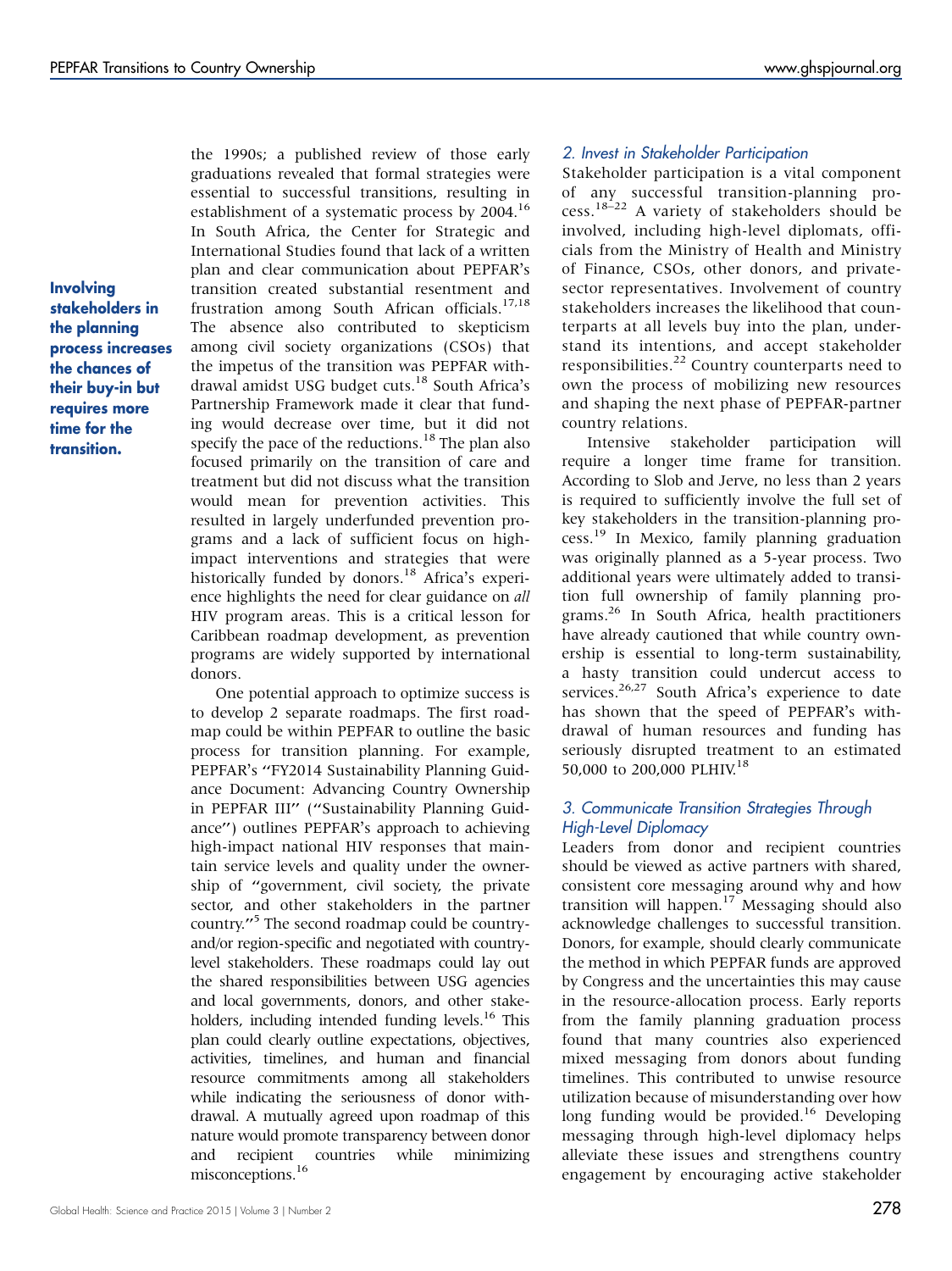participation while stressing the seriousness of proposed donor withdrawals.17,20,21

## 4. Support Midterm Evaluations and Allow Flexibility

Midterm assessments provide an opportunity to validate initial assumptions underlying transition plans and to respond to emerging challenges. Early reviews of family planning graduations found that the most successful transition plans were flexible to accommodate changing needs and contexts, oftentimes identified via midterm assessments.16,21,24 A critical failure identified in South Africa's transition is the lack of a system to track patients who may be lost to follow-up as services shift from NGO partners to government clinics.<sup>18</sup> The lack of a tracking system means that the exact size, scope, and location of the problem is largely unknown, making it virtually impossible to make midcourse corrections. In Brazil, the family planning transition incorporated a midterm assessment, which validated the strategy and recommended additional management components for 2 states.<sup>16</sup> In Mexico, a midterm assessment led to an extension of the phase-out time frame.<sup>16</sup>

## 5. Provide Technical Support to Implement the Plan

According to Slob and Jerve, institutional capacity to manage donor withdrawal is a key factor in determining transition success. Initial assessments of financial and technical capacity can help tailor an appropriate roadmap for donor withdrawal and reveal which areas require additional support to fully manage HIV activities and integrate them into national health plans. $^{21}$  An evaluation of the phase out of family planning support in Mexico revealed that donors should have attempted to institutionalize technical capacity for such key program areas as commodity procurement.<sup>24</sup> Case studies in Botswana and Malawi also highlighted that assessing and addressing capacity issues facilitated more successful transitions. $^{21}$  As was suggested for transition in South Africa, PEPFAR should consistently commit to providing capacity-building support to strengthen overall program management and successful program transition.<sup>17</sup>

#### 6. Provide Ongoing M&E Support

A sustainable program is one in which a country can maintain or improve priority health outcomes. The outcomes can be compromised by new health challenges, unexpected instability, or

withdrawal. Not all countries have the financial resources and technical expertise to measure these outcomes. Population-based surveys, such as the Demographic and Health Surveys (DHS), are usually sponsored by donors. Supporting ongoing M&E will be especially important in the Caribbean where accurate seroprevalence data is scarce. Ongoing funding for research and The most health outcomes measurement should be incor- successful porated into the transition roadmap to assist the **transitions are** country in monitoring progress, to help measure **often flexible to** the USG's own success in transitioning, and to contribute to global health research agendas. $20,24$ Cromer et al. note that such support will also reinforce the ongoing partnership between the USG and the partner country after direct program  $mid$ assistance is withdrawn.<sup>16,25</sup>

overestimation of in-country capacity after donor

accommodate changing needs and contexts identified through assessments.

# Determinants of Readiness for Successful Transition to Country Ownership

In February 2015, PEPFAR released new guidance for developing country/regional operational plans, including a ''Sustainability Index and Dashboard'' (SID) tool to assess sustainability of country programs toward control of the HIV epidemic.<sup>4</sup> The SID tool and Sustainability Planning Guidance are critical in clarifying the proposed process of achieving sustainable, country-owned programs. They more clearly articulate dimensions for successful country ownership, including political ownership and stewardship, institutional and community ownership, capabilities, and mutual accountability, including financing. Other tools such as the ''Capacity Assessment Tool for Country Ownership of HIV Care and Treatment'' have also offered frameworks to assess the capacity of a country or province to take on greater responsibility in the planning, organization, and management of HIV programs.<sup>5</sup>

This section expands on existing guidance by describing 9 key areas, based on findings from the literature, which should be evaluated when determining readiness for transition to country ownership. We also apply these principles to the Caribbean's unique regional context to assess readiness and potential barriers to success that may require additional support. Examples focus on countries in the Organization of Eastern Caribbean States (OECS) (Antigua and Barbuda, Dominica, Grenada, St. Kitts and Nevis, St. Lucia, and St. Vincent and the Grenadines).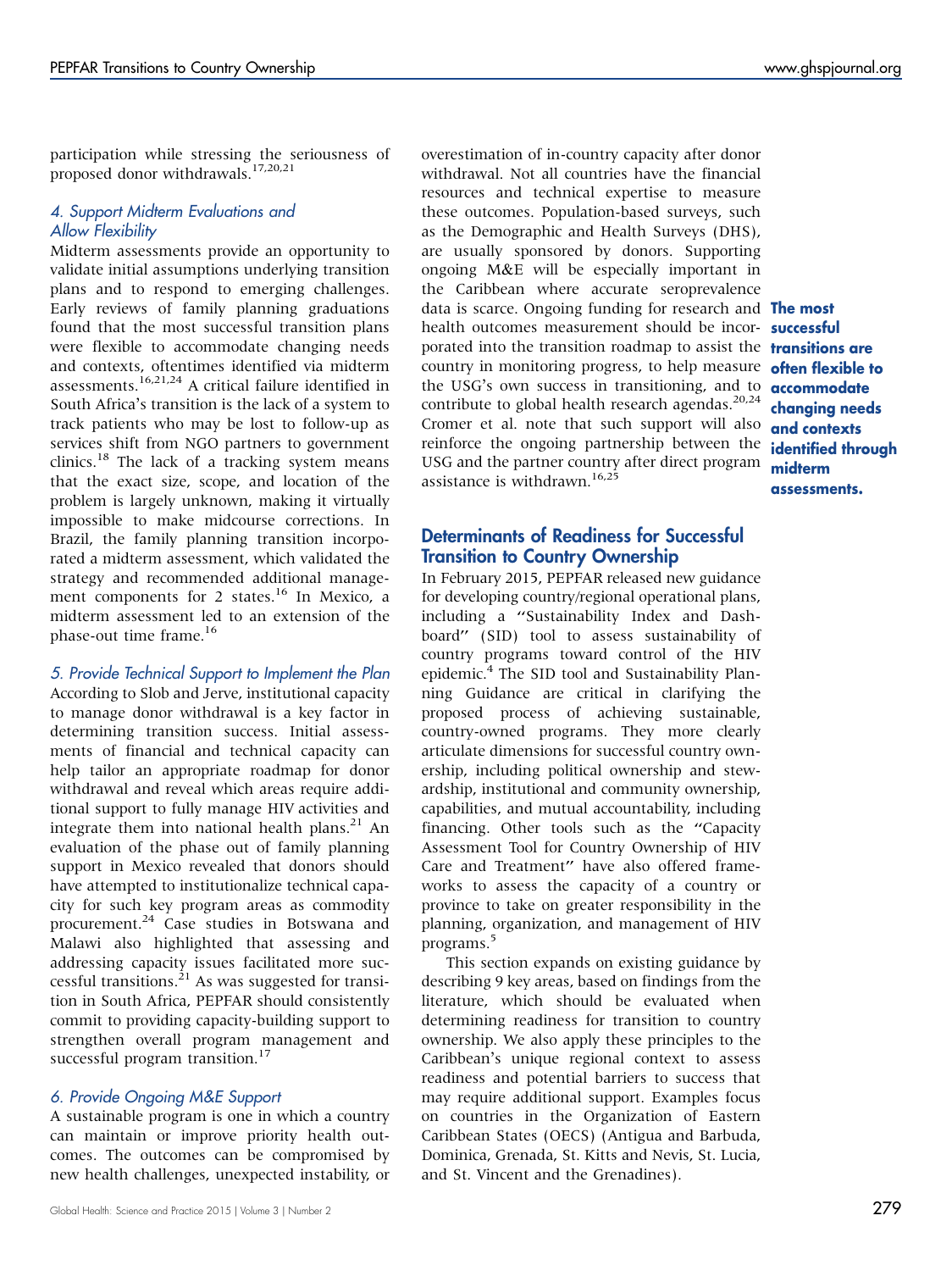A sustained, country-owned response to HIV requires champions who will be advocates for the cause.

Policies that protect the rights of vulnerable populations should be examined when transitioning HIV programs to country ownership.

## 1. Leadership and Management Capacity

Country ownership of the national HIV response requires identifying advocates who will promote the cause.<sup>19,28,29</sup> Government decision makers must identify HIV programming as an essential part of health services and advocate national funding for such programming using accurate and compelling analytics. In the Caribbean, competing health priorities, stigma and discrimination, and relatively small affected populations make it especially difficult to gain the attention of decision makers. While most leaders recognize that care and treatment for HIV is important, it is politically challenging to invest significant resources, financial and otherwise, into their HIV response without first advancing chronic noncommunicable disease programs. Successful transitions will need to identify champions for the process.

Most research on sustainability and country ownership has highlighted the need for increased management capacity. Where PEPFAR has provided more direct provision of services, local partners may need further training in such key management areas as health planning, M&E, procurement, performance management, and financial management.19–21,26,30 A series of health systems and private-sector assessments in the OECS found that overall management capacity in the region is limited and few officials have planning or health financing backgrounds.<sup>31–36</sup> Organizations such as the Caribbean HIV/AIDS Regional Training Network and Caribbean Health Leadership Institute are building local capacity in leadership and management. However, these organizations rely heavily on PEPFAR funding and require continued financial support to maintain momentum.<sup>23</sup>

#### 2. Political and Economic Factors

Political and economic factors have consequences for health outcomes and programming. Jamison et al. note there is a clear economic argument for investing in health. Reductions in mortality account for about 11% of recent economic growth in low- and middle-income countries, and a more comprehensive understanding of the economic value of investing in health provides a strong rationale for improved resource allocation across all sectors.<sup>37</sup> However, economic downturns require governments to make difficult budgetary decisions between and within sectors. Changes in government and policies can also impact health priorities

and outcomes. In Mexico, decentralization changed resource allocation needs during the transition plan, but the plan was not flexible enough to accommodate this change.<sup>16,24</sup> Health reforms in Indonesia, which included decentralization, also affected the success of family planning graduation.<sup>25</sup> Political and economic analyses should be undertaken during roadmap development to identify internal and external threats to the transition plan. In the Caribbean, some destabilizing factors include heavy debt burden and dependence on the tourism industry in a time of global austerity.

#### 3. Policy Environment

Policies and laws are important in outlining a country's vision and communicating and regulating the role that local actors can play. Having appropriate policies in place to protect vulnerable populations, regulate the health sector, and provide guidance on the vision for HIV services are key indicators of the readiness of a country for transition. A critical lesson learned from family planning graduation programs is that policies are needed to protect the rights of individuals to access essential services.<sup>16</sup> Cromer et al. note that national policies such as price controls, free distribution campaigns, and advertising restrictions create barriers for private-sector involvement in service delivery. It is also important to examine and strengthen the inclusiveness and data-driven character of the policymaking process.28

In the Caribbean, key policy areas to examine during transition are national strategic plans for health (inclusive of HIV), guidance and regulation for private-sector providers (for-profit and not-for-profit) of HIV services, and policies that protect the rights of vulnerable populations. Many Caribbean islands have allowed their strategic plans to lapse and have difficulty resourcing a thorough planning process. Many also lack policies to protect PLHIV and key populations.<sup>39</sup> For example, sodomy laws are still enforced throughout much of the region, and adolescents often lack the right to access services without parental permission. These policies limit access to services among key populations and create barriers for providers working with these communities. Private providers and CSOs serving key populations will require ongoing external support to maintain gains made under PEPFAR until a more supportive policy environment and increases in domestic resources for these groups are available.<sup>26</sup>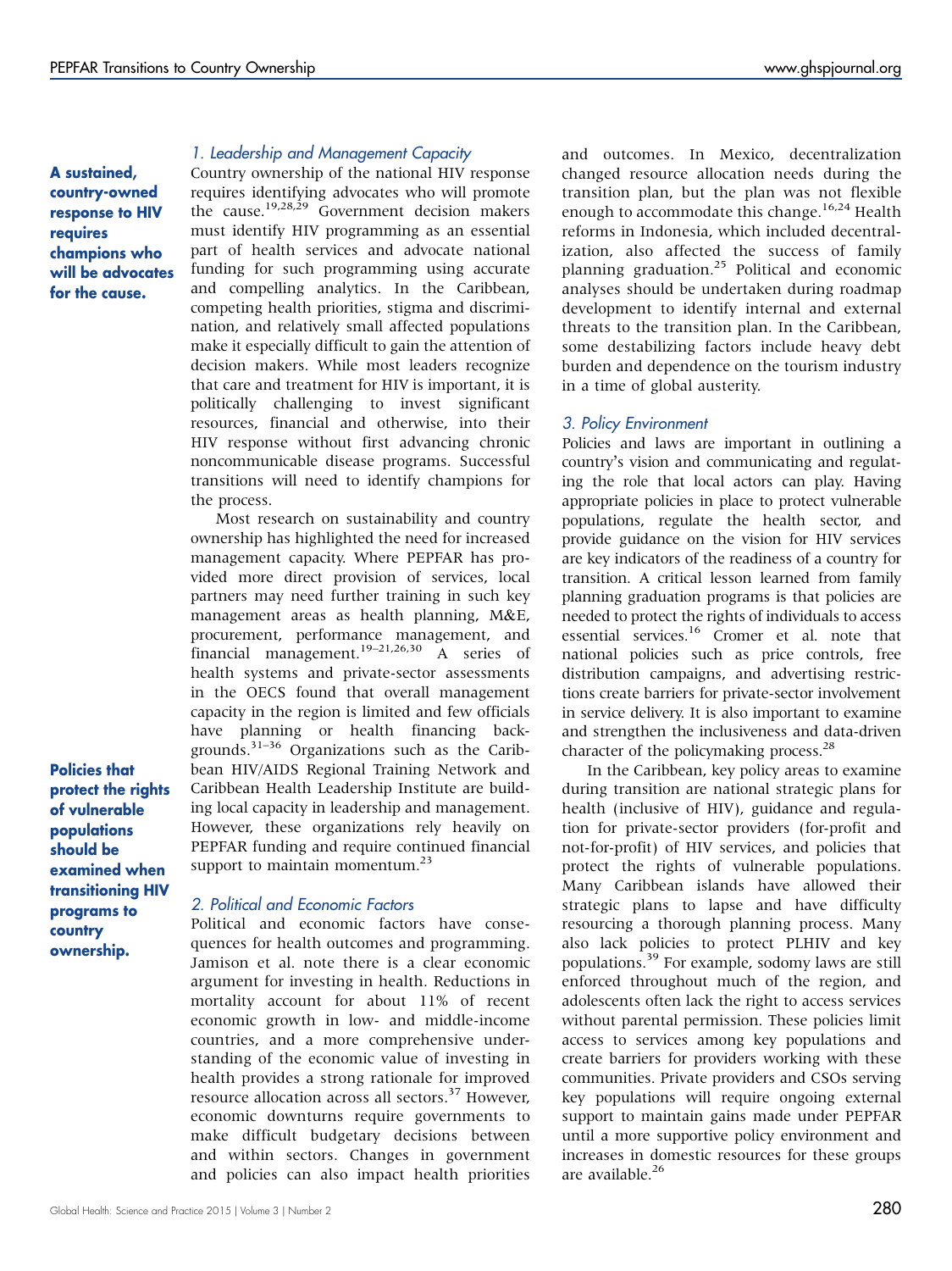### 4. Alternative Funding Sources

Governments must identify ways to replace donor funding.25,29,39 This is difficult with even the strongest of government commitments because governments must balance competing priorities.16,20 Economic instability and increasing health care costs often drive health budgets below desired levels. The private health sector should be actively engaged to complement public services in a way that promotes efficient and costeffective service delivery.<sup>19</sup>

Most Caribbean countries are undergoing health reforms to identify funding sources for soaring health care costs. Not all have determined what these reforms will look like nor have they conducted the research needed to make informed decisions. Several countries are considering national health insurance schemes and wish to design essential packages of services under those schemes. As a component of investment framework guidance from the Joint United Nations Programme on HIV/AIDS (UNAIDS), OECS countries have conducted quantitative analyses of trends in the HIV epidemic, the impact of prevention and treatment efforts to date, and a projection of possible future programming scenarios and their implications for the epidemic and program costs. The exercise produced strategic information to prioritize resources based on largest impact and spurred dialogue on identifying alternative funding sources in advance of transition.<sup>40</sup> One identified alternative was leveraging private-sector resources, both human and financial. Examples include contracting private providers with specialty services and/or equipment not readily available in the public sector and formalizing arrangements with providers and local corporations to provide confidential, stigma-free counseling and testing services.

## 5. Integration of HIV Programs

Bossert asserts that the sustainability of donorfunded programs relies on effective integration of programs into existing administrative structures.<sup>39</sup> The evolution of PEPFAR and other large HIV donors has seen a shift away from siloed HIV programs to integrated service delivery models. Incorporating HIV into general Ministry of Health structures facilitates the integration of HIV services into primary care, resulting in improved management of and access to these services. In the Caribbean, most HIV programs have been integrated at least nominally within Ministry of Health structures. In practice, however, as

evidenced by HIV-only clinic days in some HIV services in the countries, HIV services are often still separate **Caribbean are** from other primary care services in a manner that **often separate** perpetuates stigma. Caribbean islands need assis- from other tance to fully integrate programs in a way that **primary care** supports HIV services and protects the users of **services, which** those services.

## 6. Institutionalized Processes

To encourage sustainability, any process integral to a program needs to be institutionalized and standardized.<sup>29,30,41</sup> Bradach notes that sustainable programs often require systems, structures, and processes to be standardized and articulated.<sup>41</sup> Standardization may require the development of standard treatment protocols, guidelines for service delivery, clear job descriptions, checklists for service provisions and monitoring, standardized indicator sets, or other job-support tools. Standardizing and simplifying procedures also assist in overcoming human resource constraints.<sup>29</sup> Bennett et al. are evaluating a program in India, supported by the Bill and Melinda Gates Foundation, where management shifted from NGOs to the government.<sup>30</sup> Two key areas of evaluation are how well programs have been integrated into existing organizational systems and practices and the extent to which institutional standards guide program management. The evaluation framework assumes that institutionalization and standardization create processes to ensure program quality in activities that will be transitioned from the NGO to the government.

Health systems and private-sector assessments conducted in 6 OECS countries revealed that HIV programs are often more likely to have standardized procedures than programs in other health areas. This is especially true for M&E of antiretroviral therapy (ART) provision because it is driven by donor requirements and funding. Further support may be needed to develop and increase the use of standard treatment protocols and to regulate private facilities, including labs that provide testing for HIV. A Caribbean transition plan could provide further support to integrate and streamline the standards, guidelines, and M&E structures from HIV programs into the overall practice of the Ministries of Health.

## 7. Procurement and Supply Chain Management

Pharmaceuticals and other commodities are an important part of ensuring access to HIV testing and treatment. This is an area in which

could perpetuate stigma.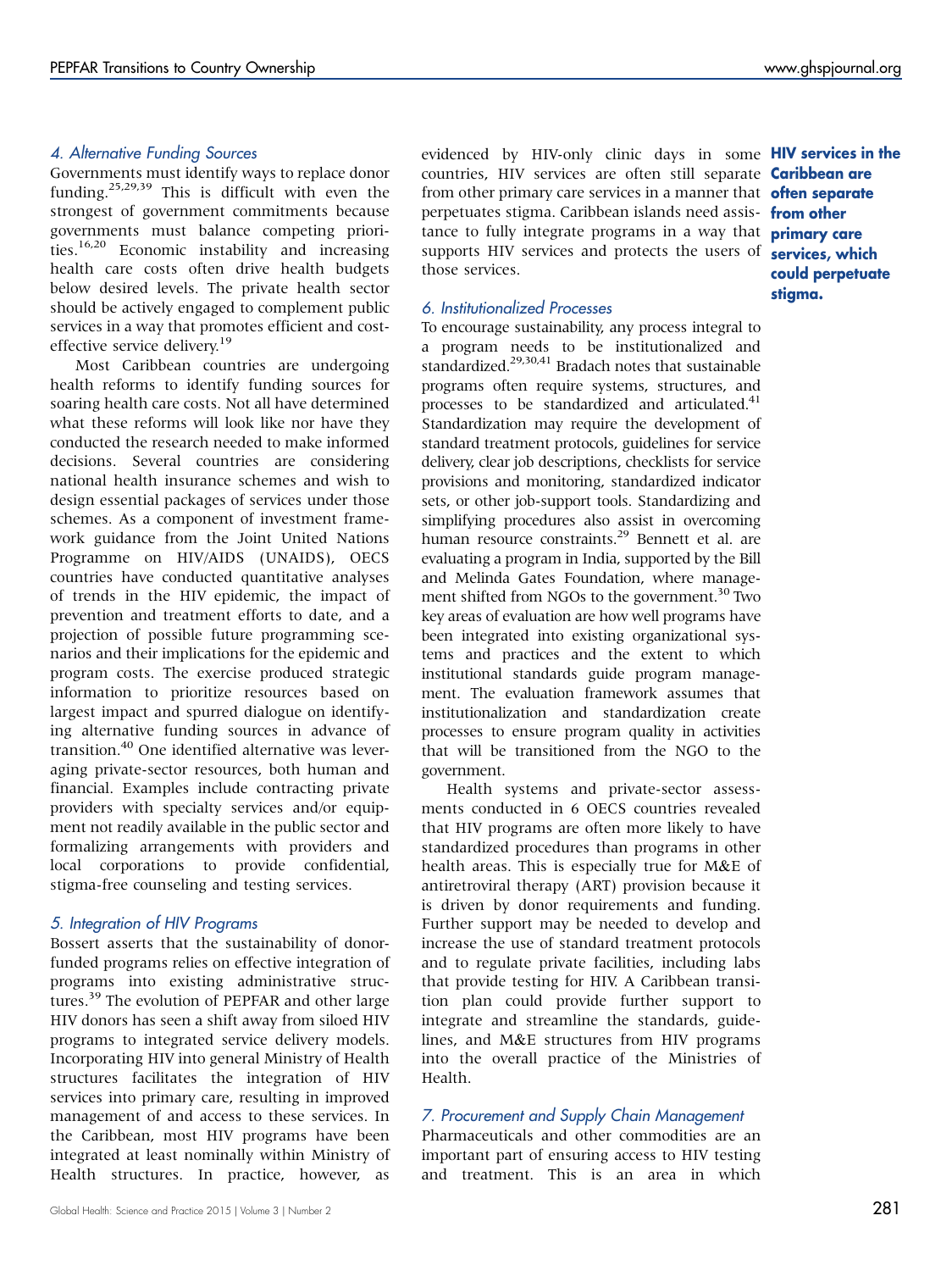international donors, especially the USG and the Global Fund, have made substantial investments. PEPFAR's Track 1.0 ART program helped Ministries of Health in 13 countries strengthen supply chain management and antiretroviral (ARV) procurement. By 2011, the program had been successfully transitioned to country ownership and was providing ART for more than 925,000 patients. $42$  A key component of sustainable procurement and supply chain management involves building the capacity of in-country stakeholders to take responsibility for overseeing logistics and financing procurements.<sup>16,20,25</sup> For example, commodities were largely funded and managed by USAID prior to graduation from family planning programs. Cromer et al. note that early graduates from USAID family planning funding had procurement systems in place but experienced stock-outs because they lacked experience procuring through different systems.<sup>16</sup> PEPFAR's capacity-building efforts in Botswana have increased access to essential drugs from 46% to 78% but have had difficulties addressing issues of poor storage and stock-outs.20

The USG has consistently supported procurement and supply chain management efforts in the Eastern Caribbean, including establishment of the OECS Pharmaceutical Procurement System (PPS). While research has shown that pooled procurement does not always result in the expected price drops due to market consolidation and the influence of a smaller number of producers, the OECS has experienced positive gains.<sup>43</sup> Early results of the PPS have included increased bargaining power, average cost savings of 37% on selected purchases, enhanced quality control, and measurable increases in access to medicines.<sup>44</sup> However, delayed payments have placed PPS under threat of collapse, which could lead to major challenges in procuring affordable ARVs when donor funds are no longer available. PPS has been working to improve forecasting and supply chain management, but continued capacitybuilding efforts are needed. Central Medical Stores in each country often face stock-outs of essential drugs, including ARVs, and testing reagents in part because there is low capacity for forecasting and monitoring of inventory. These challenges are intensified by a lack of cash flow within governments that prevent timely payments to manufacturers. Transition plans should consider building the capacity of PPS and local supply chain managers to improve and expand the current procurement system, including advocating to

In many countries, private providers and NGOs play a large role in delivering HIV services, especially to marginalized populations.

Ministries of Finance to ensure funding for essential medicines and commodities that are currently procured and supplied by donors but for which funding will be phased out in the near future. Adding these commodities to the pooled procurement system and ensuring timely payment could increase cost savings and improve efficiency similar to gains historically made under PPS.

#### 8. Staffing and Training Needs

The capacity and retention of skilled workers is essential to ensuring a smooth transition from donor support.<sup>19–21,25,28,39</sup> While PEPFAR often supports seconded staff within Ministries of Health, decreases in funding mean that countries must intensify their hiring, retention, and training of health professionals to fill these gaps. For example, PEPFAR supported nearly 150 positions in Botswana, mainly in planning and strategic information.20 Decreases in PEPFAR funding meant that the government was faced with filling these positions alongside existing issues of major turnover and lack of key technical competencies in planning and management.<sup>20</sup> Botswana was further constrained by macroeconomic policies that created hiring freezes at the urging of the International Monetary Fund (IMF).20

The Caribbean region has long suffered from brain drain, especially among nurses.<sup>14,15</sup> Most Caribbean islands have health worker shortages, and public health management positions are difficult to fill with experienced personnel. $^{14}$ Rotational patterns often mean that those who have been trained extensively in testing or other HIV services are rotated out of the facilities that host these services. Most countries in the region are currently working with partners to develop human resources for health strategies and train health workers. However, there will inevitably be a lag in the time needed to fully develop new and train existing cadres of workers. While there are currently few seconded positions in the Caribbean, strategic secondments during the transition process could help fill these gaps and assist in identifying areas for capacity building.

#### 9. Private Sector and Civil Society Engagement

In many countries, private-sector providers and NGOs have played a large role in delivering services, monitoring quality of public services, and/or advocating on behalf of marginalized groups. For example, NGOs and the for-profit private sector have played a large role in providing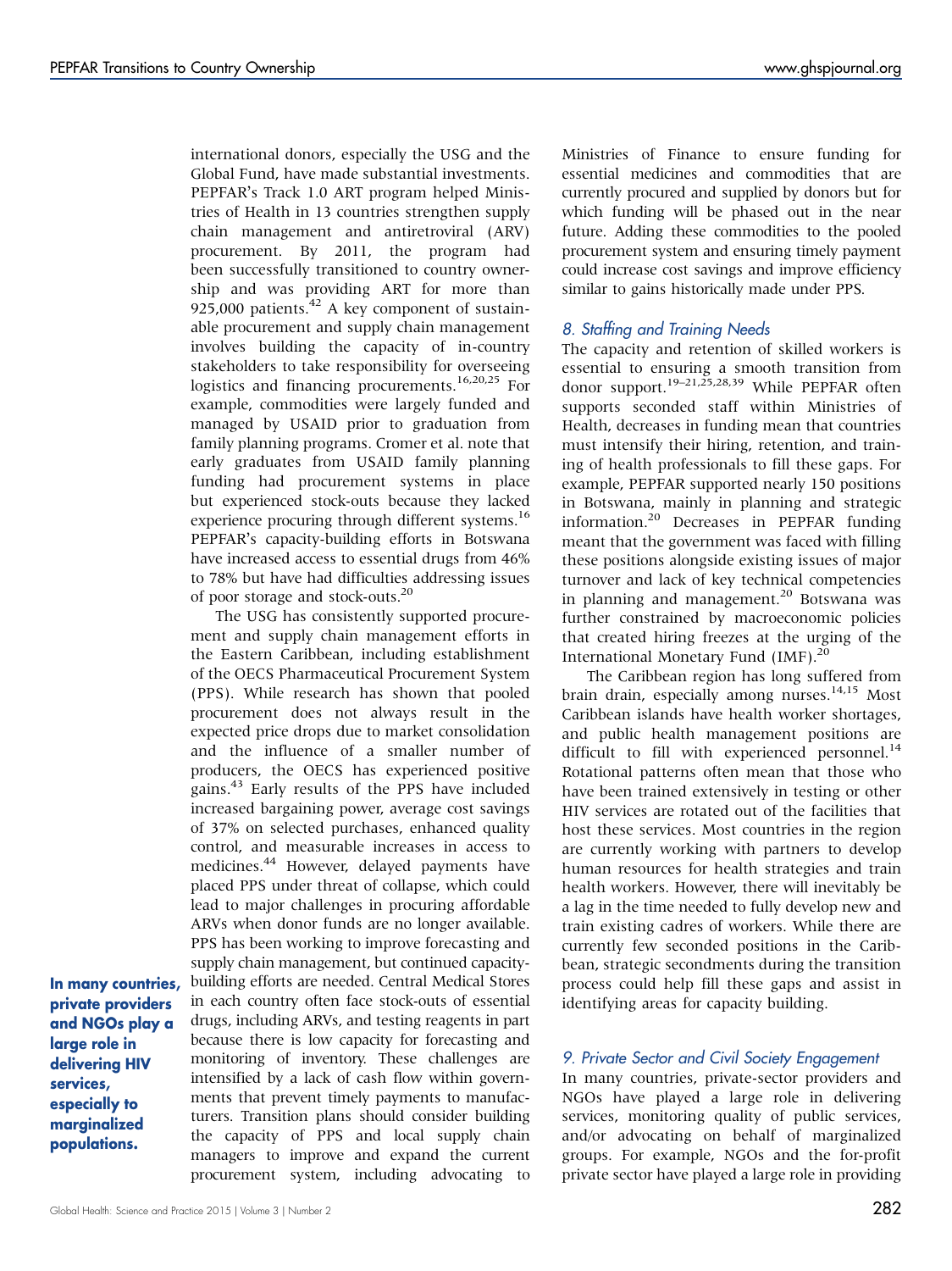Caribbean are capable of playing a larger role in the

contraceptives. As a result, USAID focused its family planning graduation on developing sustainability of and business plans for private-sector providers to continue offering these services.<sup>16,25</sup>

In cases where NGOs or private providers are delivering HIV services, transition will require them either to develop their own sustainability plans or to align with government norms to function under government auspices.<sup>16,30</sup> In some countries, much work may need to be done to identify, establish, and/or formalize partnerships, networks, and roles between the government, private sector, and civil society.<sup>28</sup> Investments in NGOs will help increase the sense of urgency and community engagement around HIV.<sup>20</sup> When already an advocate, additional efforts should be made to ensure civil society has a place at the table for policymaking, especially to represent the needs of marginalized populations. In South Africa, for example, PEPFAR was a primary provider of services for key populations such as CSWs and MSM, often through support to NGOs. However, an initial assessment of transition there has shown that NGOs have suffered decreased implementation capacity and engagement as PEPFAR funding has shifted toward the public sector. $18$ 

The current and potential role of the private health sector to deliver HIV services in the Caribbean is vast. The NGO community performs a critical outreach function that provides prevention, counseling, testing, and other services to the populations most vulnerable to HIV. This service is often not feasible through public-sector facilities that are challenged by policies that criminalize the behaviors of key populations and prevent youth from accessing services without parental consent. Members of key populations may be reluctant to go to public-sector clinics for fear of limited confidentiality and the stigma associated with seeking services from the few facilities at which HIV is treated. Despite their critical role in national HIV responses, many Caribbean NGOs are either volunteer-based or heavily reliant on donor funding. For example, while the Caribbean HIV/AIDS Alliance (CHAA) was the leading provider of outreach services for key populations on most of the Eastern Caribbean islands, it was more than 95% reliant on PEPFAR funding.<sup>45</sup> Critical NGOs will require support with developing and implementing funding diversification strategies and sustainability plans to ensure long-term viability and continued access to essential services for key populations.

Private health care providers also possess a breadth and depth of experience in providing HIV care and treatment services throughout the region. Oftentimes overlooked, the private sector Private providers is poised to play a larger role in filling gaps in HIV **in the Eastern** programming. Recent mapping exercises of privatesector resources for health in 4 Caribbean countries conducted by the Strengthening Health Outcomes through the Private Sector (SHOPS) project found **HIV response.** that the private health sector was much larger than originally understood, and many private providers had training in HIV counseling, testing, or treatment but were not using their skills due to lack of patient demand.<sup>46–48</sup> These providers have the capacity to increase access to essential HIV services while providing the confidentiality that PLHIV seek. Activities geared toward greater private-sector engagement, ranging from fostering sustainable partnerships and policy dialogue to increasing access to training, will be crucial to sustaining health outcomes.

# **DISCUSSION**

Our review of the literature has shown that transitions to country ownership, including some current PEPFAR transitions, face many barriers to success. Transitions have been hindered by donor-imposed timelines; the exclusion of key stakeholders in the planning process; lack of clear communication; and failure to ensure recipient countries have the resources and capacity to successfully maintain gains made under PEPFAR support. PEPFAR has been aiming to reverse this trend with a focus on country ownership in PEPFAR II and sustainability in PEPFAR 3.0. Our findings identified areas of overlap with the latest **Key population** PEPFAR guidance and suggested additional points to consider for a successful transition.

Specifically, PEPFAR's most recent COP Guid- **HIV services from** ance has incorporated a new assessment of sustainability. As a part of the assessment, country programs are asked to ''define gaps and bottlenecks, structural and cultural barriers."<sup>4</sup> The guidance suggests looking for gaps in resources, quality, data, efficiency, and structural and cultural barriers—key areas of health systems strengthening. These 5 areas align closely with our findings, which suggest the need to assess financial and human resources, commodity and supply chain management capacity, quality standards including the existence of guidelines for health workers, the use of data for decision

groups may be reluctant to seek the public sector for fear of limited confidentiality and of stigma.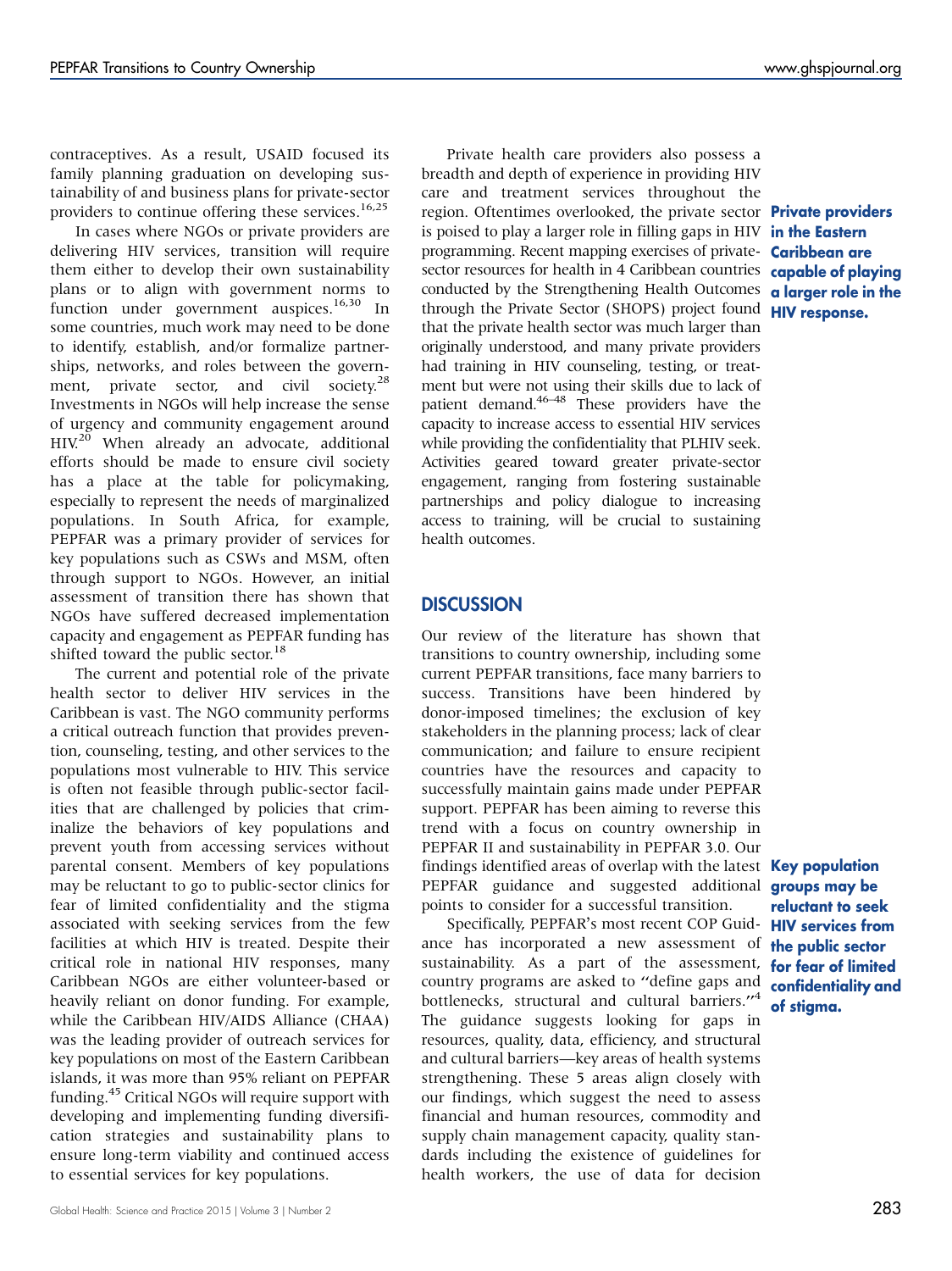making and program management, laws and policies, and engagement with the private sector and civil society. Based on our analysis, we also recommend assessing the commitment of country leadership in addressing the HIV response, potential threats in the political and economic environment, and integration of HIV programming into existing structures.

Our findings suggest that stakeholder engagement and clear communication are essential steps in a successful transition to country ownership. The new COP Guidance prioritizes stakeholder engagement and offers some insight on how to best engage private-sector stakeholders in program planning. Much of the guidance, however, places local stakeholders in a consultative role rather than prioritizing the primacy of the partner country in determining the way forward.<sup>4</sup> PEPFAR itself has identified primacy of the partner country as a key part of sustainability planning elsewhere.<sup>5</sup> This should be strongly reflected in all guidance documents to ensure sustained, meaningful involvement of country stakeholders. We would recommend that the operational planning process be undertaken with the involvement of national stakeholders from the beginning in roles beyond consultation. Our findings suggest that actively involving these stakeholders in the design and implementation of transition planning will be invaluable in strengthening plan design, ensuring country buy-in and ownership, and fostering a greater understanding of PEPFAR's intentions.

## **Limitations**

A major challenge in conducting this review was navigating the changing vernacular and perceptions of transition to country ownership among stakeholders. Oftentimes "graduation," "transition," "country ownership," "sustainability planning,'' and ''donor withdrawal'' were used interchangeably. The need for broad search terms produced a volume of results that made an exhaustive literature search unfeasible. In the future, a more systematic review could be beneficial particularly as more articles are produced regarding PEPFAR's transition to greater country ownership. The review also relied on the existence of available literature that conformed to the defined research questions. Given the limited availability of scientifically conducted research on the topic area, the majority of available literature was project reports.

# **CONCLUSION**

Lessons learned from past and current transitions from donor-led programs to country ownership suggest that the first step in any successful transition to country ownership is mutually agreeing upon the goal and actions required and then developing and articulating a detailed yet flexible roadmap, in collaboration with relevant stakeholders to ensure buy-in and ownership of the process. Assessing readiness for such transition is challenging and must account for unique contextual factors across all facets of the health system. In the Caribbean, readiness for transition will require strengthening health systems, further engaging the private sector, and building the capacity of NGOs to take on essential program functions. Ongoing donor support for targeted capacity-building technical assistance and longterm M&E will be vital to ensuring that the countries of the Caribbean are able to take a leading role in their HIV responses while maintaining or improving upon the substantial gains made with PEPFAR support.

**Acknowledgments:** This initial literature review was funded by Abt<br>Associates, Inc's HIV Technical Working Group. Further support for manuscript preparation was provided by the United States Agency for International Development through the Health Financing and Governance Project (Cooperative Agreement Number OAA-A-12- 00080) and the Strengthening Health Outcomes through the Private Sector Project (Cooperative Agreement Number GPO-A-00-09- 00007).

Competing Interests: None declared.

## **REFERENCES**

- 1. US President's Emergency Plan for AIDS Relief (PEPFAR). World AIDS Day 2014 update: PEPFAR latest results fact sheet. Washington (DC): PEPFAR; [2014]. Available from: [http://www.](http://www.pepfar.gov/funding/results/index.htm) [pepfar.gov/funding/results/index.htm](http://www.pepfar.gov/funding/results/index.htm)
- 2. Office of the Global AIDS Coordinator (OGAC). PEPFAR blueprint: creating an AIDS-free generation. Washington (DC): OGAC; 2012. Available from: [http://www.pepfar.gov/](http://www.pepfar.gov/documents/organization/201386.pdf) [documents/organization/201386.pdf](http://www.pepfar.gov/documents/organization/201386.pdf)
- 3. US President's Emergency Plan for AIDS Relief (PEPFAR). PEPFAR 3.0. Controlling the epidemic: delivering on the promise of an AIDS-free generation. Washington (DC): PEPFAR; 2014. Available from: [http://www.pepfar.gov/documents/](http://www.pepfar.gov/documents/organization/234744.pdf) [organization/234744.pdf](http://www.pepfar.gov/documents/organization/234744.pdf)
- 4. US President's Emergency Plan for AIDS Relief (PEPFAR). PEPFAR country/regional operation plan (COP/ROP) 2015 guidance. Washington (DC): PEPFAR; 2015. Available from: [http://www.](http://www.pepfar.gov/documents/organization/237669.pdf) [pepfar.gov/documents/organization/237669.pdf](http://www.pepfar.gov/documents/organization/237669.pdf)
- 5. US President's Emergency Plan for AIDS Relief (PEPFAR). Sustainability planning document: advancing country ownership in PEPFAR III. Washington (DC): PEPFAR; 2013. Available from: [http://www.pepfar.gov/documents/](http://www.pepfar.gov/documents/organization/217767.pdf) [organization/217767.pdf](http://www.pepfar.gov/documents/organization/217767.pdf)

PEPFAR transition guidance should clearly articulate the importance of meaningful involvement of local stakeholders in the transition process.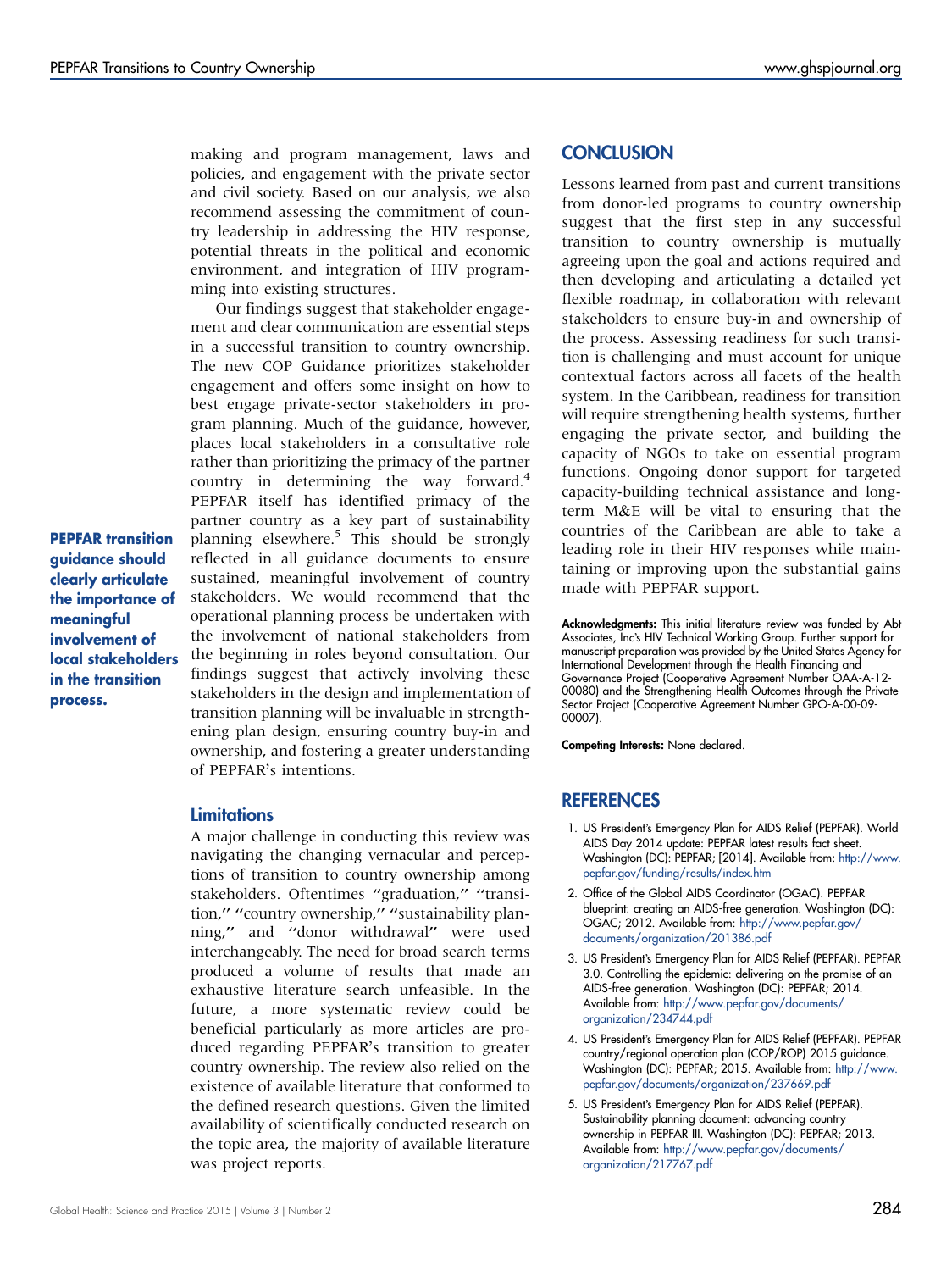- 6. Joint United Nations Programme on HIV/AIDS (UNAIDS). Regional factsheet 2012: Latin America and the Caribbean. Geneva: UNAIDS; [2012]. Available from: [http://www.unaids.](http://www.unaids.org/en/media/unaids/contentassets/documents/epidemiology/2012/gr2012/2012_FS_regional_la_caribbean_en.pdf) [org/en/media/unaids/contentassets/documents/epidemiology/](http://www.unaids.org/en/media/unaids/contentassets/documents/epidemiology/2012/gr2012/2012_FS_regional_la_caribbean_en.pdf) [2012/gr2012/2012\\_FS\\_regional\\_la\\_caribbean\\_en.pdf](http://www.unaids.org/en/media/unaids/contentassets/documents/epidemiology/2012/gr2012/2012_FS_regional_la_caribbean_en.pdf)
- 7. US President's Emergency Plan for AIDS Relief (PEPFAR). Caribbean regional HIV and AIDS partnership framework 2010– 2014. Washington (DC): PEPFAR; 2010. Available from: [http://](http://www.pepfar.gov/documents/organization/143196.pdf) [www.pepfar.gov/documents/organization/143196.pdf](http://www.pepfar.gov/documents/organization/143196.pdf)
- 8. Stop AIDS Alliance. HIV and human rights in Latin America and the Caribbean. Hove (UK): International HIV/AIDS Alliance; 2010. Available from: [http://www.aidsalliance.org/includes/](http://www.aidsalliance.org/includes/document/PolicyBriefLACHumanRights.pdf) [document/PolicyBriefLACHumanRights.pdf](http://www.aidsalliance.org/includes/document/PolicyBriefLACHumanRights.pdf)
- 9. Nakhimovsky S, Brizan-St. Martin R, Cogswell H, Young D, Theodore K, et al. St. Kitts and Nevis 2011 national health accounts and HIV subaccounts. Bethesda (MD): Abt Associates, Health Systems 20/20 Caribbean Project; 2013. Available from: [https://www.hfgproject.org/saint-kitts-nevis-2011-national](https://www.hfgproject.org/saint-kitts-nevis-2011-national-health-accounts-hiv-subaccounts/)[health-accounts-hiv-subaccounts/](https://www.hfgproject.org/saint-kitts-nevis-2011-national-health-accounts-hiv-subaccounts/)
- 10. Bhuwanee K, Bethelmie D, Cogswell H, Young D, Theodore K, LaFoucade A, et al. Dominica 2010–2011 national health accounts and HIV subaccounts. Bethesda (MD): Abt Associates, Health Systems 20/20 Caribbean Project; 2013. Available from: [https://www.hfgproject.org/dominica-2010-2011-national](https://www.hfgproject.org/dominica-2010-2011-national-health-accounts-hiv-subaccounts/)[health-accounts-hiv-subaccounts/](https://www.hfgproject.org/dominica-2010-2011-national-health-accounts-hiv-subaccounts/)
- 11. PEPFAR Dashboards [Internet]. Washington (DC): US President's Emergency Plan for AIDS Relief (PEPFAR). 2004 -. Caribbean region results, FY 2006–2013; [cited 2015 Feb 18]. Available from: [http://data.pepfar.net/country/impact?country =](http://data.pepfar.net/country/impact?country = Caribbean%20Region&year = 2006&yearTo = 2013) [Caribbean%20Region&year = 2006&yearTo = 2013](http://data.pepfar.net/country/impact?country = Caribbean%20Region&year = 2006&yearTo = 2013)
- 12. Healthy Caribbean Coalition. Chronic non communicable diseases (NCDs) in the Caribbean: the facts. Barbados: The Coalition; [200?]. Available from: [http://www.healthy](http://www.healthycaribbean.org/UNHLM-HCC/Caribbean-NCDs-Fact-sheet.pdf) [caribbean.org/UNHLM-HCC/Caribbean-NCDs-Fact-sheet.pdf](http://www.healthycaribbean.org/UNHLM-HCC/Caribbean-NCDs-Fact-sheet.pdf)
- 13. Meyer PJ. U.S. foreign assistance to Latin America and the Caribbean: recent trends and FY2015 appropriations. Washington (DC): Congressional Research Service; 2014. Available from: <http://fas.org/sgp/crs/row/R43577.pdf>
- 14. Pan-American Health Organization (PAHO). Road map for strengthening the Caribbean health workforce, 2012–2017: draft [abridged version]. Washington (DC): PAHO; 2012. Available from: [http://new.paho.org/hrhcaribbean/wp](http://new.paho.org/hrhcaribbean/wp-content/uploads/2012/03/Roadmap-CaricomRH-2012.pdf)[content/uploads/2012/03/Roadmap-CaricomRH-2012.pdf](http://new.paho.org/hrhcaribbean/wp-content/uploads/2012/03/Roadmap-CaricomRH-2012.pdf)
- 15. Kurowski C, Carpio C, Vujicic M, Gostin LO, Baytor T. Towards a regional strategy to strengthen the nurse workforce of the English-speaking CARICOM: international legal instruments, agreements and obligations. Washington (DC): International Bank for Reconstruction and Development/The World Bank; 2011. Available from: [http://www-wds.worldbank.org/](http://www-wds.worldbank.org/external/default/WDSContentServer/WDSP/IB/2012/06/07/000425962_20120607130200/Rendered/PDF/693740WP0Box360seWorkforce00PUBLIC0.pdf) [external/default/WDSContentServer/WDSP/IB/2012/](http://www-wds.worldbank.org/external/default/WDSContentServer/WDSP/IB/2012/06/07/000425962_20120607130200/Rendered/PDF/693740WP0Box360seWorkforce00PUBLIC0.pdf) [06/07/000425962\\_20120607130200/Rendered/PDF/](http://www-wds.worldbank.org/external/default/WDSContentServer/WDSP/IB/2012/06/07/000425962_20120607130200/Rendered/PDF/693740WP0Box360seWorkforce00PUBLIC0.pdf) [693740WP0Box360seWorkforce00PUBLIC0.pdf](http://www-wds.worldbank.org/external/default/WDSContentServer/WDSP/IB/2012/06/07/000425962_20120607130200/Rendered/PDF/693740WP0Box360seWorkforce00PUBLIC0.pdf)
- 16. Cromer C, Pandit T, Robertson J, Newijk A. The family planning graduation experience: lessons for the future. Executive summary. Washington (DC): Population Technical Assistance Project; 2004. Available from: [http://pdf.usaid.gov/pdf\\_docs/](http://pdf.usaid.gov/pdf_docs/Pnadc236.pdf) [Pnadc236.pdf](http://pdf.usaid.gov/pdf_docs/Pnadc236.pdf)
- 17. Brundage SC. Terra nova: how to achieve a successful PEPFAR transition in South Africa. Washington (DC): Center for Strategic & International Studies; 2011. Available from: [http://csis.org/](http://csis.org/files/publication/111205_Brundage_TerraNova_WEB.pdf) [files/publication/111205\\_Brundage\\_TerraNova\\_WEB.pdf](http://csis.org/files/publication/111205_Brundage_TerraNova_WEB.pdf)
- 18. Kavanagh MM. The politics of transition & the economics of HIV/ AIDS and PEPFAR in South Africa. Philadelphia (PA): University of Pennsylvania, Health Global Access Project; 2014. Available
- 19. US President's Emergency Plan for AIDS Relief (PEPFAR). U.S. government interagency paper on country ownership. Washington (DC): PEPFAR; 2012. Available from: [http://www.](http://www.ghi.gov/principles/docs/ownershipInteragencyPaper.pdf) [ghi.gov/principles/docs/ownershipInteragencyPaper.pdf](http://www.ghi.gov/principles/docs/ownershipInteragencyPaper.pdf)
- 20. Stash S, Cooke J, Fisher M, Kramer A. Competing pressures for U.S. PEPFAR in Botswana: rising ambitions, declining resources. Washington (DC): Center for Strategic & International Studies; 2012. Available from: [http://csis.org/files/publication/](http://csis.org/files/publication/121128_Stash_PEPFARBotswana_Web.pdf) 121128 Stash PEPFARBotswana Web.pdf
- 21. Slob A, Jerve AM. Managing aid exit and transformation: lessons from Botswana, Eritrea, India, Malawi and South Africa. Synthesis report. Stockholm: Swedish International Development Cooperation Agency (Sida); 2008. Co-published by the Netherlands' Ministry of Foreign Affairs, Danish International Development Agency (Danida) and the Norwegian Agency for Development Cooperation (Norad). Available from: [http://www.](http://www.cmi.no/publications/publication/?3155 = managing-aid-exit-and-transformation) [cmi.no/publications/publication/?3155 = managing-aid-exit](http://www.cmi.no/publications/publication/?3155 = managing-aid-exit-and-transformation)[and-transformation](http://www.cmi.no/publications/publication/?3155 = managing-aid-exit-and-transformation)
- 22. Hirschhorn LR, Talbot JR, Irwin AC, May MA, Dhavan N, Shady R, et al. From scaling up to sustainability in HIV: potential lessons for moving forward. Global Health. 2013;9(1):57. [CrossRef](http://dx.doi.org/10.1186/1744-8603-9-57). [Medline](http://www.ncbi.nlm.nih.gov/pubmed/24199749)
- 23. Franco L, Miller L, Browne C, Mason G, Sears C. Midterm evaluation report: PEPFAR Caribbean regional program. Arlington (VA): USAID's AIDS Support and Technical Assistance Resources, AIDSTAR-One, Task Order One; 2013. Available from: [http://www.aidstar-one.com/sites/default/files/](http://www.aidstar-one.com/sites/default/files/AIDSTAR-One_CaribbeanMidterm_Final_1.pdf) [AIDSTAR-One\\_CaribbeanMidterm\\_Final\\_1.pdf](http://www.aidstar-one.com/sites/default/files/AIDSTAR-One_CaribbeanMidterm_Final_1.pdf)
- 24. Alkenbrack S, Shepherd C. Lessons learned from phaseout of donor support in a national family planning program: the case of Mexico. Washington (DC): Futures Group, Policy Project; 2005. Available from: [http://www.policyproject.com/pubs/general](http://www.policyproject.com/pubs/generalreport/Mexico_Phaseout_of_FP_Donor_Suppot_Report.pdf) [report/Mexico\\_Phaseout\\_of\\_FP\\_Donor\\_Suppot\\_Report.pdf](http://www.policyproject.com/pubs/generalreport/Mexico_Phaseout_of_FP_Donor_Suppot_Report.pdf)
- 25. Betrand JT. USAID graduation from family planning assistance: implications for Latin America. Washington (DC): Population Institute; 2011. Co-published by Tulane University School of Public Health and Tropical Medicine; 2011. Available from: [http://www.populationinstitute.org/external/files/reports/](http://www.populationinstitute.org/external/files/reports/FINAL_LAC_Report.pdf) [FINAL\\_LAC\\_Report.pdf](http://www.populationinstitute.org/external/files/reports/FINAL_LAC_Report.pdf)
- 26. Collins C, Beyrer C. Country ownership and the turning point for HIV/AIDS. Lancet Glob Health. 2013;1(6):e319–e320. [CrossRef.](http://dx.doi.org/10.1016/S2214-109X(13)70092-5) [Medline](http://www.ncbi.nlm.nih.gov/pubmed/25104588)
- 27. Vermund SH, Sidat M, Weil LF, Tique JA, Moon TD, Ciampa PJ. Transitioning HIV care and treatment programs in southern Africa to full local management. AIDS. 2012;26(10):1303–1310. [CrossRef.](http://dx.doi.org/10.1097/QAD.0b013e3283552185) [Medline](http://www.ncbi.nlm.nih.gov/pubmed/22706012)
- 28. Gutmann M, Miller Franco L. Capacity assessment tool for transitioning management and leadership of PEPFAR HIV care and treatment program to local partners: draft. Arlington (VA): USAID's AIDS Support and Technical Assistance Resources, AIDSTAR-One, Task Order 1; 2011.
- 29. Mangham LJ, Hanson K. Scaling up in international health: what are the key issues? Health Policy Plan. 2010;25(2):85–96. [CrossRef.](http://dx.doi.org/10.1093/heapol/czp066) [Medline](http://www.ncbi.nlm.nih.gov/pubmed/20071454)
- 30. Bennett S, Singh S, Ozawa S, Tran N, Kang J. Sustainability of donor programs: evaluating and informing the transition of a large HIV prevention program in India to local ownership. Glob Health Action. 2011;4. [CrossRef](http://dx.doi.org/10.3402/gha.v4i0.7360). [Medline](http://www.ncbi.nlm.nih.gov/pubmed/22184502)
- 31. Sulzbach S, Chankova S, Tarantino L, Feeley R, Ingerson K, Narcisse C, et al. Antigua and Barbuda health systems and private sector assessment 2011. Bethesda (MD): Abt Associates; 2012. Available from: [https://www.hfgproject.org/antigua](https://www.hfgproject.org/antigua-barbuda-health-systems-private-sector-assessment-2011/)[barbuda-health-systems-private-sector-assessment-2011/](https://www.hfgproject.org/antigua-barbuda-health-systems-private-sector-assessment-2011/)